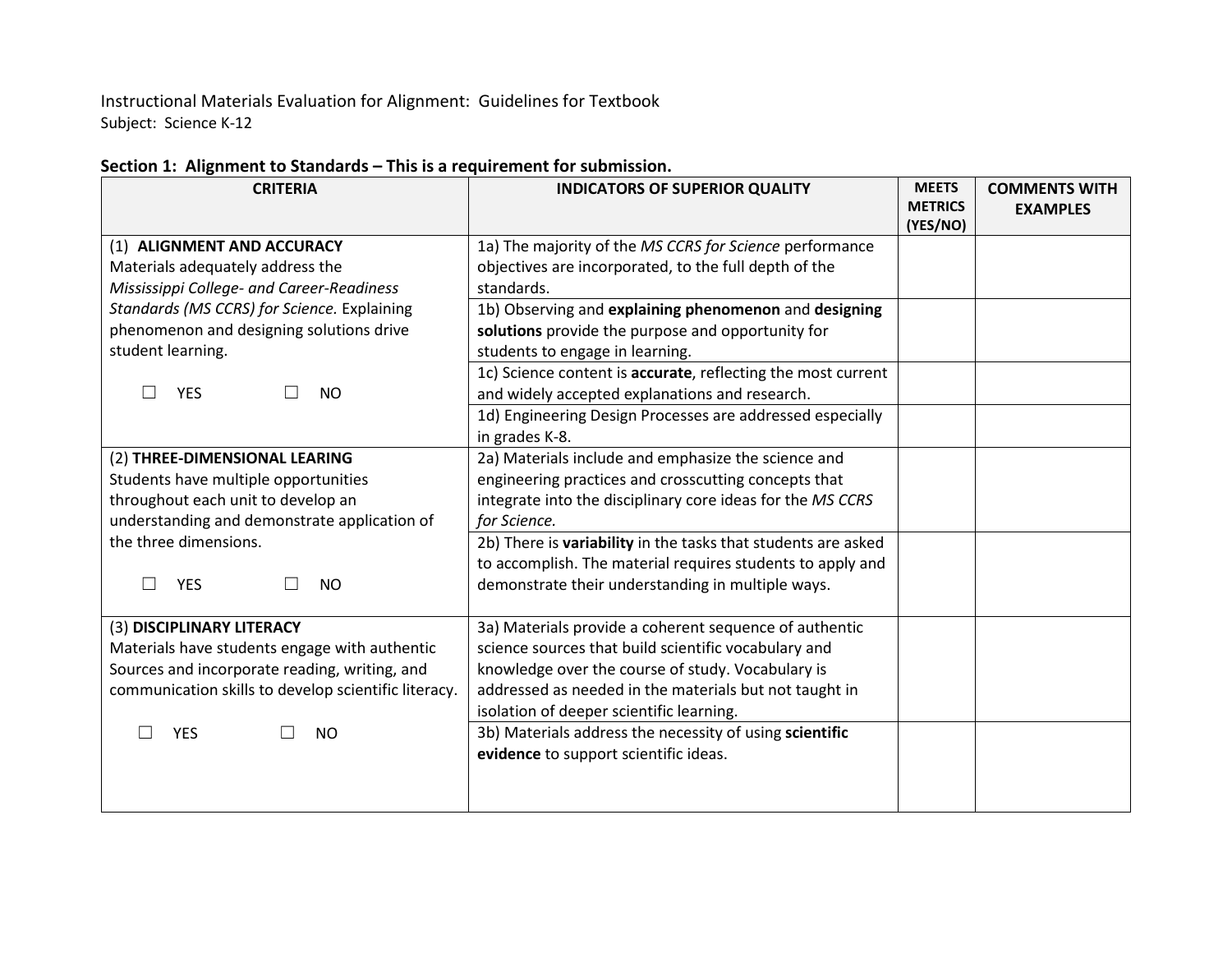| <b>CRITERIA</b>                                                                                                                                                                                                                                                                                                                                         | <b>INDICATORS OF SUPERIOR QUALITY</b>                                                                                                                                                                                                                                                                                                                                                                                                                                                                                             | <b>MEETS</b><br><b>METRICS</b><br>(YES/NO) | <b>COMMENTS WITH</b><br><b>EXAMPLES</b> |
|---------------------------------------------------------------------------------------------------------------------------------------------------------------------------------------------------------------------------------------------------------------------------------------------------------------------------------------------------------|-----------------------------------------------------------------------------------------------------------------------------------------------------------------------------------------------------------------------------------------------------------------------------------------------------------------------------------------------------------------------------------------------------------------------------------------------------------------------------------------------------------------------------------|--------------------------------------------|-----------------------------------------|
|                                                                                                                                                                                                                                                                                                                                                         | 3c) Students are offered connections with authentic<br>sources that represent the language and style that is used<br>and produced by scientists. Examples could include journal<br>excerpts, authentic data, photographs, sections of lab<br>reports, and media releases of current science research.<br>Frequency of engagement with authentic sources should<br>increase in higher grade levels and courses.<br>3d) Students have the opportunity to regularly engage in<br>speaking and writing about scientific phenomena and |                                            |                                         |
| (4) LEARNING PROGRESSIONS<br>Materials are coherent and provide<br>natural connections from the disciplinary<br>core ideas to other performance<br>expectations including science and<br>engineering practices, crosscutting<br>concepts, engineering design processes,<br>and compliments the major mathematics<br>concepts from the MS CCRS for Math. | engineering solutions.<br>4a) The overall organization of the materials and the<br>development of content skills and practices are coherent<br>and support student mastery of the standards. The<br>progression of learning is organized in a deliberate fashion<br>to promote student understanding.<br>4b) Materials are presented in an engaging context that<br>are related to real world experiences and situations.                                                                                                         |                                            |                                         |
| <b>YES</b><br><b>NO</b>                                                                                                                                                                                                                                                                                                                                 | 4c) Students apply mathematical thinking when applicable.<br>The math skills are appropriate for the grade level of the<br>students.                                                                                                                                                                                                                                                                                                                                                                                              |                                            |                                         |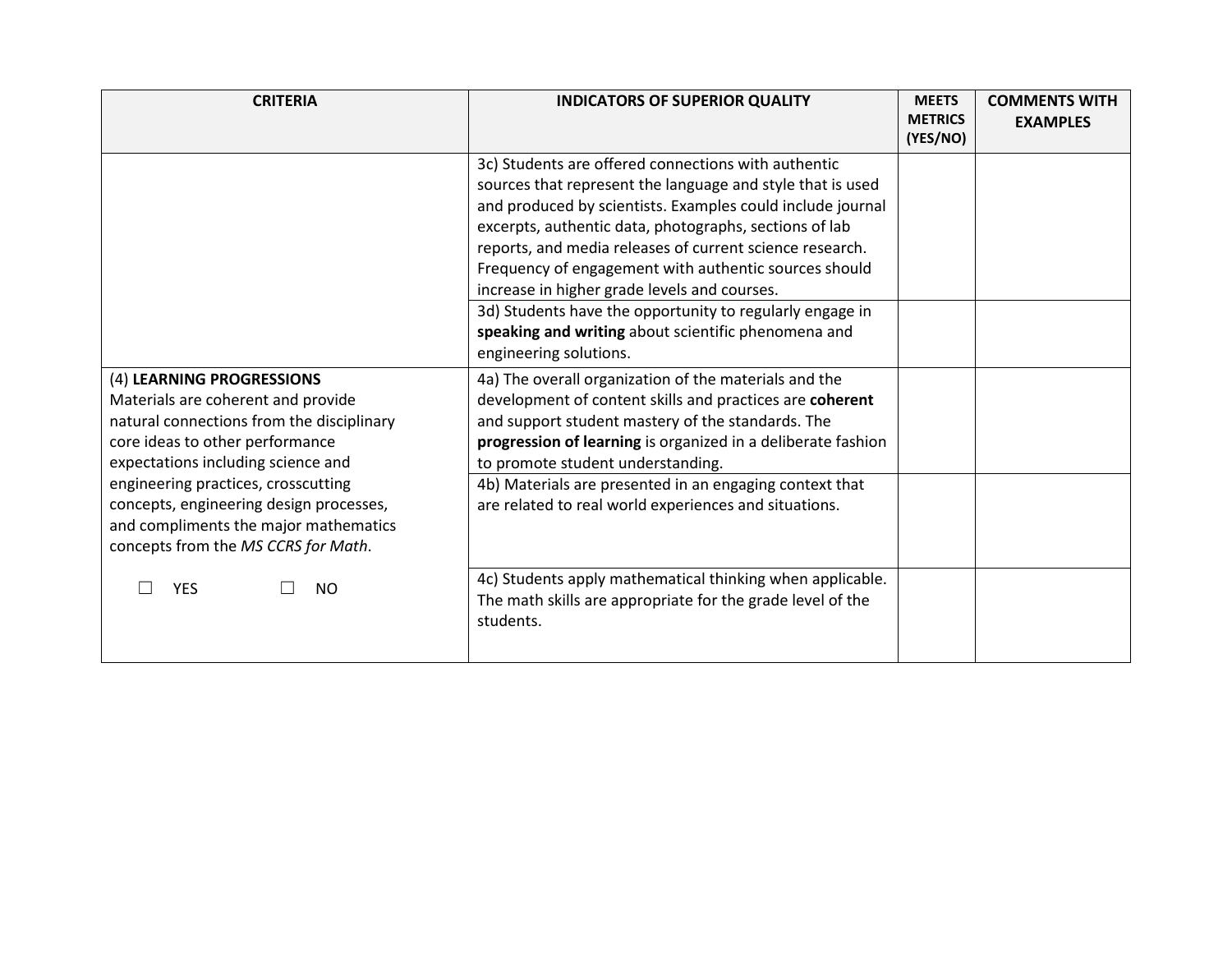## **Section 2: Instructional Support, Usability, and Assessment**

| <b>CRITERIA</b>                                                                                                                                                                                                                                                                                     | <b>INDICATORS OF SUPERIOR QUALITY</b>                                                                                                                                                                                                                                                                                                                                                                                                                                                                                                                                                                                                                                                                                                                                                                                                                                                                                                                                                                                                                                                                                                                                                                                                                                                                                                                                                                   | <b>MEETS</b>   | <b>COMMENTS WITH</b> |
|-----------------------------------------------------------------------------------------------------------------------------------------------------------------------------------------------------------------------------------------------------------------------------------------------------|---------------------------------------------------------------------------------------------------------------------------------------------------------------------------------------------------------------------------------------------------------------------------------------------------------------------------------------------------------------------------------------------------------------------------------------------------------------------------------------------------------------------------------------------------------------------------------------------------------------------------------------------------------------------------------------------------------------------------------------------------------------------------------------------------------------------------------------------------------------------------------------------------------------------------------------------------------------------------------------------------------------------------------------------------------------------------------------------------------------------------------------------------------------------------------------------------------------------------------------------------------------------------------------------------------------------------------------------------------------------------------------------------------|----------------|----------------------|
|                                                                                                                                                                                                                                                                                                     |                                                                                                                                                                                                                                                                                                                                                                                                                                                                                                                                                                                                                                                                                                                                                                                                                                                                                                                                                                                                                                                                                                                                                                                                                                                                                                                                                                                                         | <b>METRICS</b> | <b>EXAMPLES</b>      |
| (5) SCAFFOLDING AND SUPPORT<br>Materials provide teachers with<br>guidance to build their own knowledge<br>and to give all students extensive<br>opportunities and support to explore key<br>concepts using multiple, varied<br>experience to build scientific thinking.<br><b>YES</b><br><b>NO</b> | 5a) There are separate teacher support materials to assist<br>teachers:<br>• Organize and sequence effective learning<br>experiences for students;<br>Utilize instructional materials to develop a variety<br>of effective teaching strategies for student<br>learning;<br>Utilize teacher's use of science and engineering<br>practices, inquiry, and cross-cutting concepts<br>within the disciplinary core ideas; and<br>Incorporate reading, writing, and mathematical<br>$\bullet$<br>practices into lessons where appropriate.<br>These instructional support documents support the work<br>teachers do by providing:<br>Pertinent content background information;<br>$\bullet$<br>Examples of student misconceptions;<br>Resources to assist and enhance instruction<br>(electronic, web-based, software, etc.)<br>Materials and equipment needed along with<br>maintenance and safe use'<br>Technical support for the use of multi-media,<br>$\bullet$<br>equipment and technology resources.<br>5b) Appropriate suggestions and materials are provided for<br>differentiated instruction supporting varying student needs<br>at the unit and lesson level (e.g., alternative teaching<br>approaches, pacing, instructional delivery options,<br>suggestions for addressing comment student difficulties to<br>meet standards, etc.).<br>5c) Instructional materials are accessible to students | (YES/NO)       |                      |
|                                                                                                                                                                                                                                                                                                     | including                                                                                                                                                                                                                                                                                                                                                                                                                                                                                                                                                                                                                                                                                                                                                                                                                                                                                                                                                                                                                                                                                                                                                                                                                                                                                                                                                                                               |                |                      |
|                                                                                                                                                                                                                                                                                                     | • Varied learning ability/disabilities;                                                                                                                                                                                                                                                                                                                                                                                                                                                                                                                                                                                                                                                                                                                                                                                                                                                                                                                                                                                                                                                                                                                                                                                                                                                                                                                                                                 |                |                      |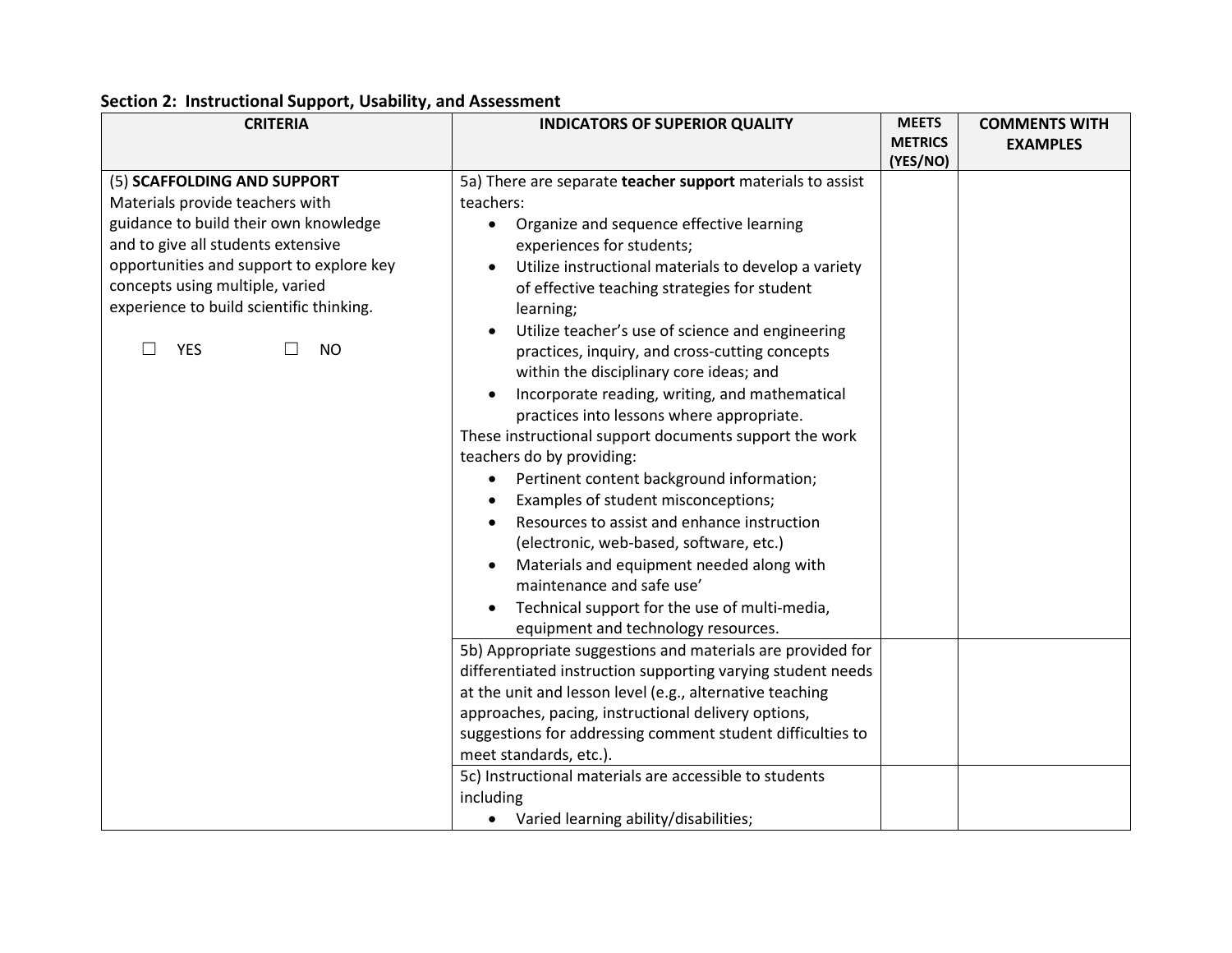|                                                 | Special needs (e.g., auditory, visual, physical,<br>$\bullet$<br>speech, emotional);<br>English language proficiency;<br><b>Cultural differences;</b> |                                            |                                         |
|-------------------------------------------------|-------------------------------------------------------------------------------------------------------------------------------------------------------|--------------------------------------------|-----------------------------------------|
|                                                 | Different learning styles; and<br>Gender.<br>$\bullet$                                                                                                |                                            |                                         |
| <b>CRITERIA</b>                                 | <b>INDICATORS OF SUPERIOR QUALITY</b>                                                                                                                 | <b>MEETS</b><br><b>METRICS</b><br>(YES/NO) | <b>COMMENTS WITH</b><br><b>EXAMPLES</b> |
| (6) USABILITY                                   | 6a) The text provides clearly stated objectives for each                                                                                              |                                            |                                         |
| Materials are easy to use, promote              | lesson. It uses text features (e.g., titles, headings,                                                                                                |                                            |                                         |
| safety in the science classroom, and            | subheadings, review questions, goals, objectives, space,                                                                                              |                                            |                                         |
| are viable for implementation                   | print, grade appropriate type size, color) to enhance                                                                                                 |                                            |                                         |
| given the length of a school year.              | readability.                                                                                                                                          |                                            |                                         |
| The information is organized logically          | 6b) Materials help students build an understanding of                                                                                                 |                                            |                                         |
| and presented clearly using multiple<br>methods | standard operating procedures in a science laboratory and                                                                                             |                                            |                                         |
|                                                 | include safety guidelines, procedures, and equipment.<br>Science classroom and laboratory safety guidelines are                                       |                                            |                                         |
| <b>NO</b><br><b>YES</b>                         | embedded in the materials.                                                                                                                            |                                            |                                         |
|                                                 | 6c) The total amount of content is viable for a school year.                                                                                          |                                            |                                         |
|                                                 | 6d) The text incorporates a glossary, footnotes, recordings,                                                                                          |                                            |                                         |
|                                                 | pictures, and/or other features that aid students and                                                                                                 |                                            |                                         |
|                                                 | teachers in using the book effectively.                                                                                                               |                                            |                                         |
|                                                 | 6e) The text and supplemental materials employs a variety                                                                                             |                                            |                                         |
|                                                 | of reading levels and is grade/level appropriate.                                                                                                     |                                            |                                         |
|                                                 | 6f) The text and supplemental materials provides ample                                                                                                |                                            |                                         |
|                                                 | materials that reinforce student learning through practice.                                                                                           |                                            |                                         |
|                                                 | 6g) All supplemental materials are aligned to the text                                                                                                |                                            |                                         |
|                                                 | content with a clear match to content.                                                                                                                |                                            |                                         |
|                                                 | 6h) Supplemental materials provide a variety of resources                                                                                             |                                            |                                         |
|                                                 | for student learning activities (e.g., incorporating science                                                                                          |                                            |                                         |
|                                                 | journals/writing, cooperative group work, graphic                                                                                                     |                                            |                                         |
|                                                 | organizers, etc.).                                                                                                                                    |                                            |                                         |
|                                                 |                                                                                                                                                       |                                            |                                         |